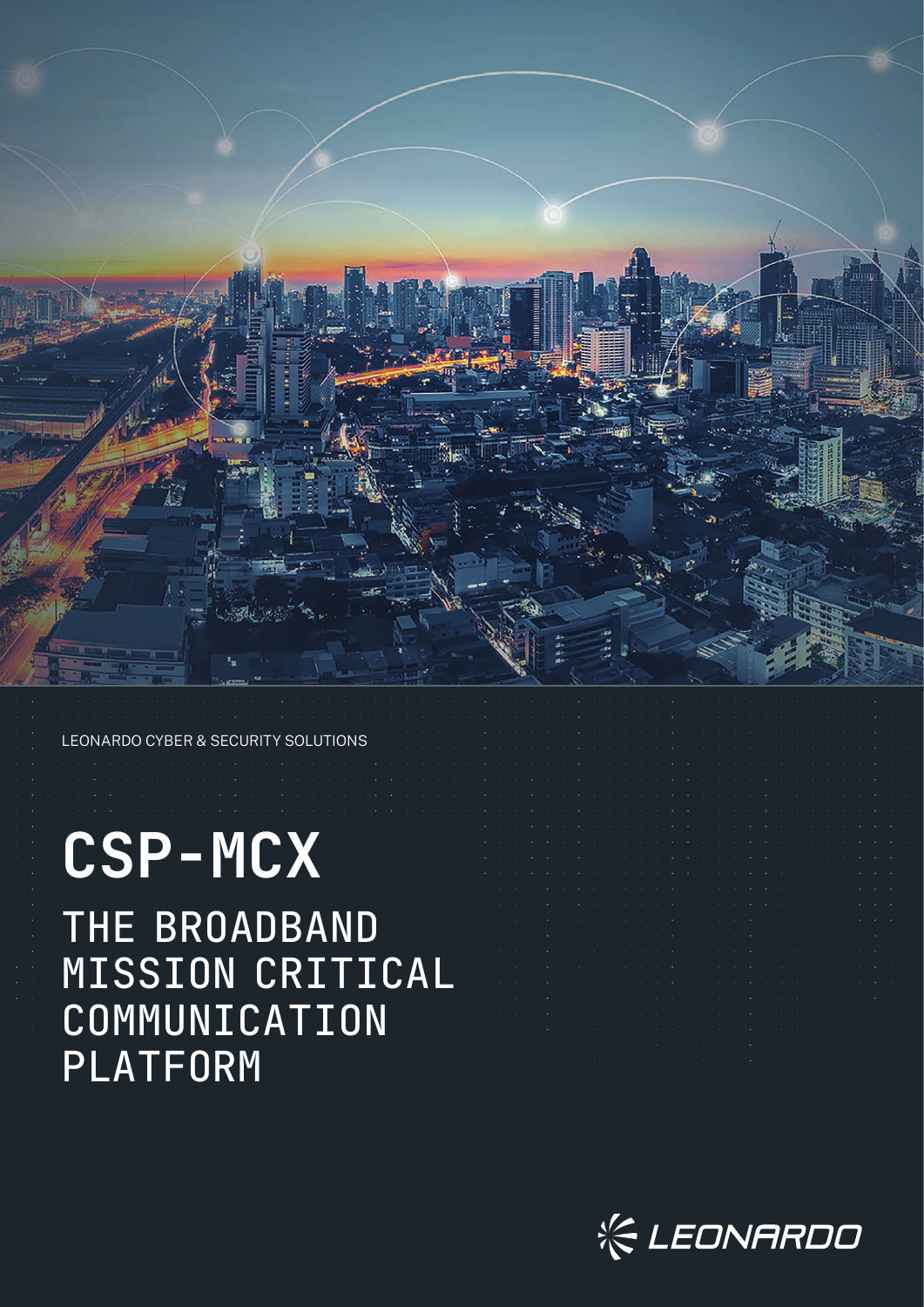Current operative procedures, field proven through years of operational experience, leverage on voice service availability in every circumstances but use of broadband data is emerging as operational need for increased "situation awareness" both in the field and in Control Room for a more effective and efficient Public Safety management.

Leonardo MCX (Mission Critical Services), part of CSP (Communications Service Platform) product family, extends the wide portfolio of standard solutions for PPDR communications ranging from DMR to TETRA with next generation Broadband capabilities: **MC PTT, MC Data and MC Video.**

The industry standard based MCX platform enables immediate and secure communication services compliant with 3GPP Mission Critical Services Standards Release 15 for Mission Critical and Business Critical applications. It offers PTT communication, enhanced with Voice, Video, multimedia Chat and a set of APIs for third party application development.

The Leonardo CSP-MCX solution can be deployed over both commercial and private LTE networks to provide users with advanced functionalities as:

- instantaneous group and private high quality voice communications;
- mobile broadband multimedia applications (real time video streaming, multimedia messaging, file/video/photo transfer, database access);
- location-based services;
- Emergency, man-down/immobility and LMR standard interaction (via IWF) for augmentation of traditional LMR systems.

CSP-MCX client features a fully customizable HMI for differentiated User Experience (UX) ranging from a traditional simplified two-way radio to a full standard client functionality.

# A COMPLETE PLATFORM

CSP-MCX is a complete Mission Critical solution implementing all components of the functional model foreseen by with **3GPP Standard MCx**.

Includes features from MC PTT, MC Video and MC Data providing PPDR users with the next generation platform for Critical communications over 4G/5G networks. It also provides all standard based configurations and management functions such as:

- **•** Identity Management Server (IDMS),
- **•** Configurations Management Server (CMS),
- **•** Group Management Server (GMS),
- **•** Key Management Server (KMS).

#### DESIGNED FOR FLEXIBILITY

CSP-MCX is a cloud native platform, designed to support the modern software architectures based on containers and micro services providing benefits in terms of: scalability, resiliency, efficient usage of system resources and security. CSP-MCX features user and control plane separation making it ready for 5G EDGE computing deployment. The MCX solution includes SIP Core component supporting all the Mission Critical Services. SIP Core is designed for small-medium deployments and test beds, reducing the amount of integration effort.

The internal SIP Core component may be easily plugged "in" and "out" at run-time with just few mouse clicks by using the MCX dashboard External IMS are supported for large-scale deployments.

#### AN ANDROID CLIENT DESIGNED FOR ON FIELD OPERATION

CSP-MCX Client is developed by Leonardo leveraging the vast experience of the company in support of the first responders' community.

Usability-led design of the CSP-MCX client provides easy access to all the main functionalities, although all 3GPP services are implemented.

Services can be accessed even if a conversation is in progress supporting typical mission critical use cases. Physical PTT button (including push-to-video) as well as external accessories are supported to maximize effectiveness in conversation.

Message capability is provided in a chat style with the possibility to include documents and multimedia objects.





Client terminal typical MMI (main menu)

Conversation in progress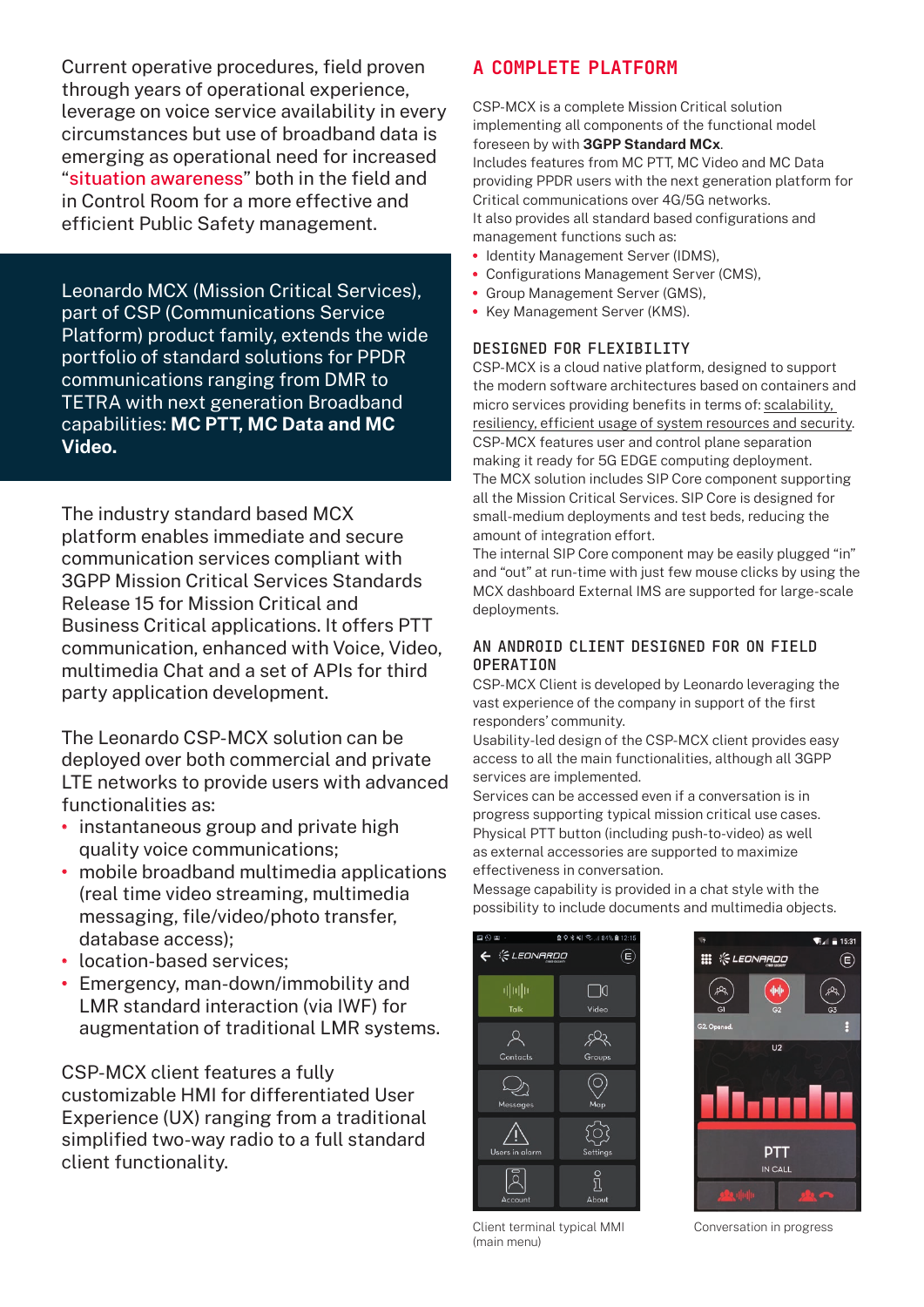

#### A WEB BASED POWERFUL DISPATCHER

The Dispatcher Console is a feature-rich Web-Based Application designed to manage daily dispatch operations effectively and rapidly respond to incidents, urgent situations, customer requests, facility events, and other situations that require quick reactions.

The Dispatcher console provides PTT calling, resource location and presence, emergency calling, ambient listening and alert management through an intuitive user interface

#### A MANAGEMENT INTERFACE

The CSP-MCX platform is shipped with a complete tool for management and configuration operations. It's possible to define and manage all relevant subscribers and group parameters. The tool allows to keep track of main system Key Performance Indicators concerning system usage and activities.

# EFFECTIVENESS IN OPERATIONS

CSP-MCX solution delivers an enhanced user experience with superior performance and advanced features:

- **•** Instant voice communication, group or private, pressing a button
- **•** High voice quality use of wideband AMR codec (and ACELP as an option)
- **•** Multimedia messaging with text, picture, video, file, recorded voice, and location
- **•** Location-based services on device to track team members' location and share location
- **•** Alerts –quick alert to request support in case of emergency, imminent peril or alert
- **•** Floor Control priority fetaure Allows a designated user to take over the PTT floor at any time, even when somebody else is talking
- **•** Emergency call
- **•** Real-time users' presence (available, off-line)
- **•** LMR interoperability via IWF for seamless communication with LMR users
- **•** Man-down/immobility (configurable automatic alert in case the user falls or is inactive).

The combination of all functions allow to manage emergency situations according to 3GPP standard specifications. Display of relevant information together with georeferenced view of all available resources allow an effective emergency situation management,

the CSP-MCX provides support for Lone Worker Protection with "man-down"and "immobility" detection by means of smartphone sensors and automatic emergency call management.

Full-feature location services and presence management leveraging MC Data capabilities, allow for effective resources management and geographic information sharing among dispatcher and group members-Continuity with existing networks.

CSP-MCX supports LMR interworking functions according to 3GPP standards in order to provide a smooth evolution between previous generation narrowband networks and new broadband systems.

The platform takes advantage of Leonardo CSP narrowband core network to interface the LMR system providing interoperability services with our TETRA and DMR networks.

#### **ACCESSORIES**

CSP-MCX client is tested and certified on a number of third party devices ensuring compatibility and optimized performance, and letting our customers to choose devices and accessories that make the most sense for their specific needs.